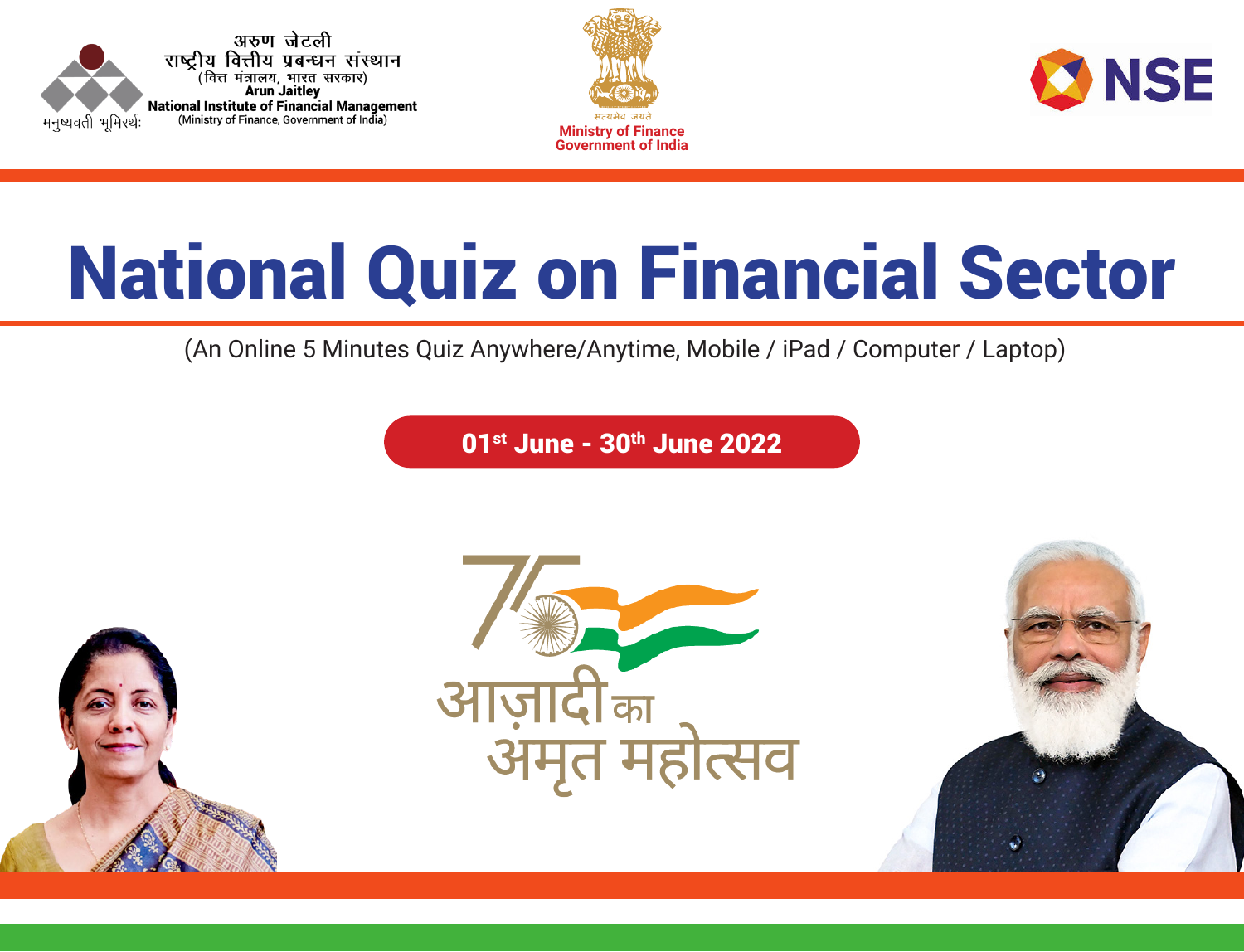### About Quiz

Government of India is celebrating 75 years of progressive India and the glorious history of its people, culture and achievements as "**Azadi Ka Amrit Mahotsav**".

To commemorate the monumental occasion of Amrit Mahotsav, the **Ministry of Finance, Government of India is conducting a National Quiz on Financial Sector and mandated Arun Jaitley National Institute of Financial Management (AJNIFM) to organise the national quiz.** AJNIFM is an institute of national importance promoted by the Ministry of Finance with Hon'ble Union Minister of Finance as the President of the AJNIFM Society. It is an institute of Centre of Excellence for capacity building in the complex domain of finance. Apart from capacity building, AJNIFM is also engaged as Policy Research institution in the field of financial markets, under the aegis of Department of Economic Affairs (DEA), Ministry of Finance, Government of India - Arun Jaitley National Institute of Financial Management Research Programme.

**The objective of this quiz is to celebrate the journey of Indian Financial Sector in last 75 years since independence in addition to promoting financial awareness among the citizen of the country.** With similar objectives, the forthcoming quiz aims to encompass the holistic perspectives of journey of Indian financial sector including Financial/Economic Reforms, Macro-Economic Developments, Key Committees and Reports, Government Welfare Schemes, Governments Policies, Financial Regulators and Institutions, Financial Instruments and Financial Markets.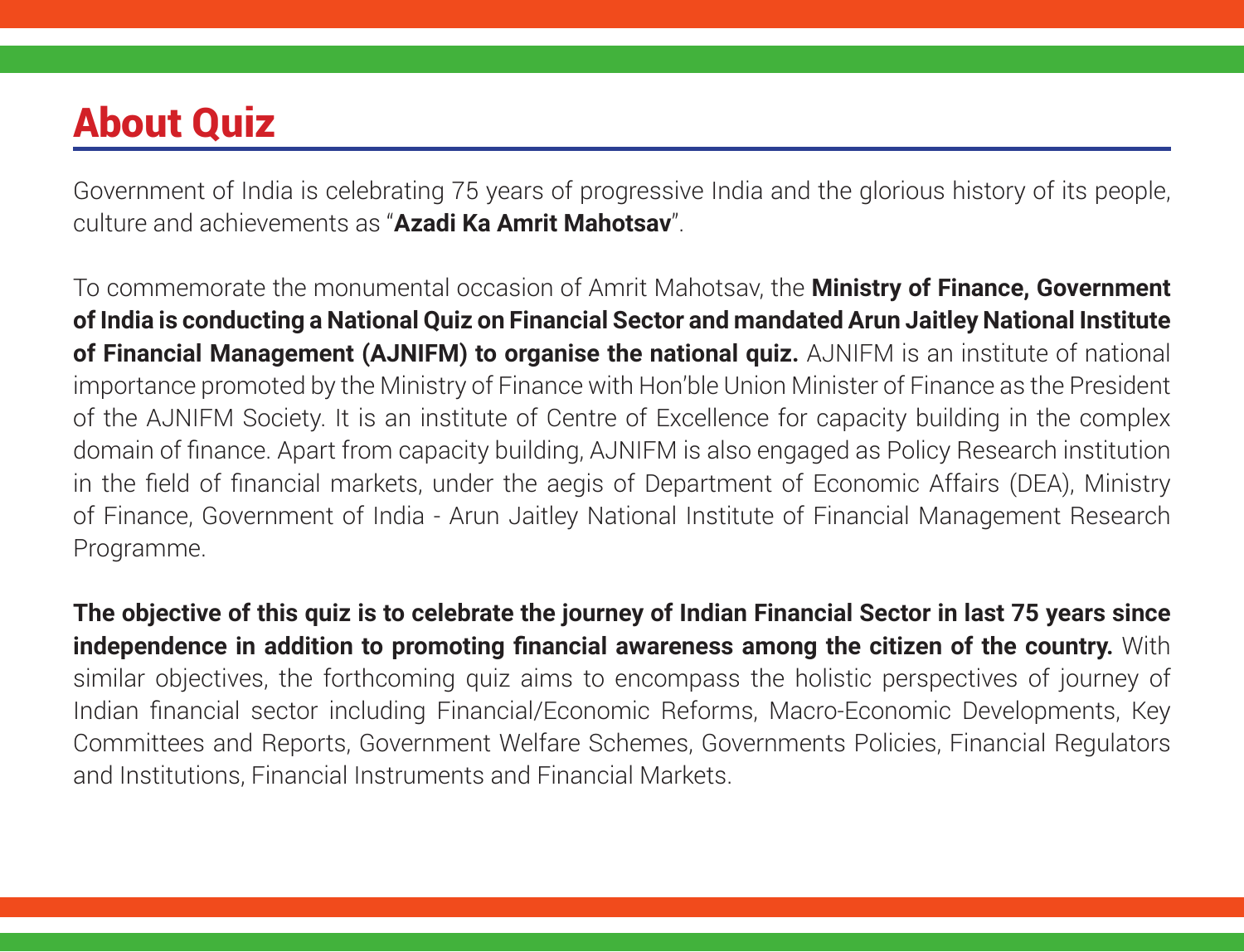### Terms & Conditions

- 1. The Quiz shall be open on the MyGov portal, https://quiz.mygov.in for a period of one month from 01st June, 2022 to 30th June, 2022.
- 2. The Quiz is open to Indian citizens aged 18 years and above as on 01<sup>st</sup> June, 2022. The individuals working in AJNIFM & NSE (Permanent & Contractual) and also their immediate family members may also participate in the Quiz. However, they would not be eligible for the Cash Award. They would be granted only the Certificate of Participation. The participant is required to self certify that he/she is eligible to take the Quiz and shall abide by these terms and conditions.
- 3. The Quiz is available in English.
- 4. The Quiz will have 15 (fifteen) Multiple Choice Questions, each carrying one mark. A participant will get 5 (five) minutes to complete the Quiz. There will be no negative marking.
- 5. Any kind of malpractice such as, impersonation, double participation, etc., will render the participation of the individual null and void.
- 6. Performance in the Quiz will be evaluated based on "Maximum Correct Answers in the Shortest Time". For example, if many individuals secure 20 marks, they will be ranked on the basis of the time taken to complete the Quiz, as electronically determined, by the mygov. in. The individual, who has completed the Quiz at the earliest, shall be considered the best performer. After ranking the individuals with score of 20, the individuals with score of 19 will be ranked, and so on.
- 7. The best performer will be awarded a Gold Medal along with a cash prize of ₹1,50,000/- (One lakh fifty thousand rupees only). The second-best performer will be awarded a Silver Medal along with a cash prize of ₹1,00,000/- (One lakh rupee only). The third best performer will be awarded a Bronze Medal along with a cash prize of ₹50,000/- (Fifty thousand rupees only). First Rank Holder (excluding the National Winners) from each State/UTs will be awarded a cash prize of ₹15,000/- (Fifteen thousand rupees only).
- 8. One person will be considered for one prize only. In case of tie, the winner of the prize will be declared by draw of lots by Computer facilities of MyGov. The decision of AJNIFM/MyGov shall be binding to all the participants. The best performers will be awarded medals and cash prizes, while all the participants will be issued a Certificate of Participation.
- 9. After the closure of the Quiz, and prior to the announcement of results, the winners of cash prizes will be required to provide their identity details and latest photograph. Non-submission of these details will render their participation null and void and the next best performer will be chosen accordingly.
- 10. Participants who are already registered on MyGov portal are advised to check and update their current, valid contact details (email ID and mobile number) in their MyGov profile/account, prior to playing the Quiz. All communications from the AJNIFM to the participants/ winners will be made only on the contact details available with MyGov in their system.
- 11. In case of any dispute, the decision of the AJNIFM shall be final.
- 12. By participating in the Quiz, the participant agrees to have read and accepted the above-mentioned terms and conditions.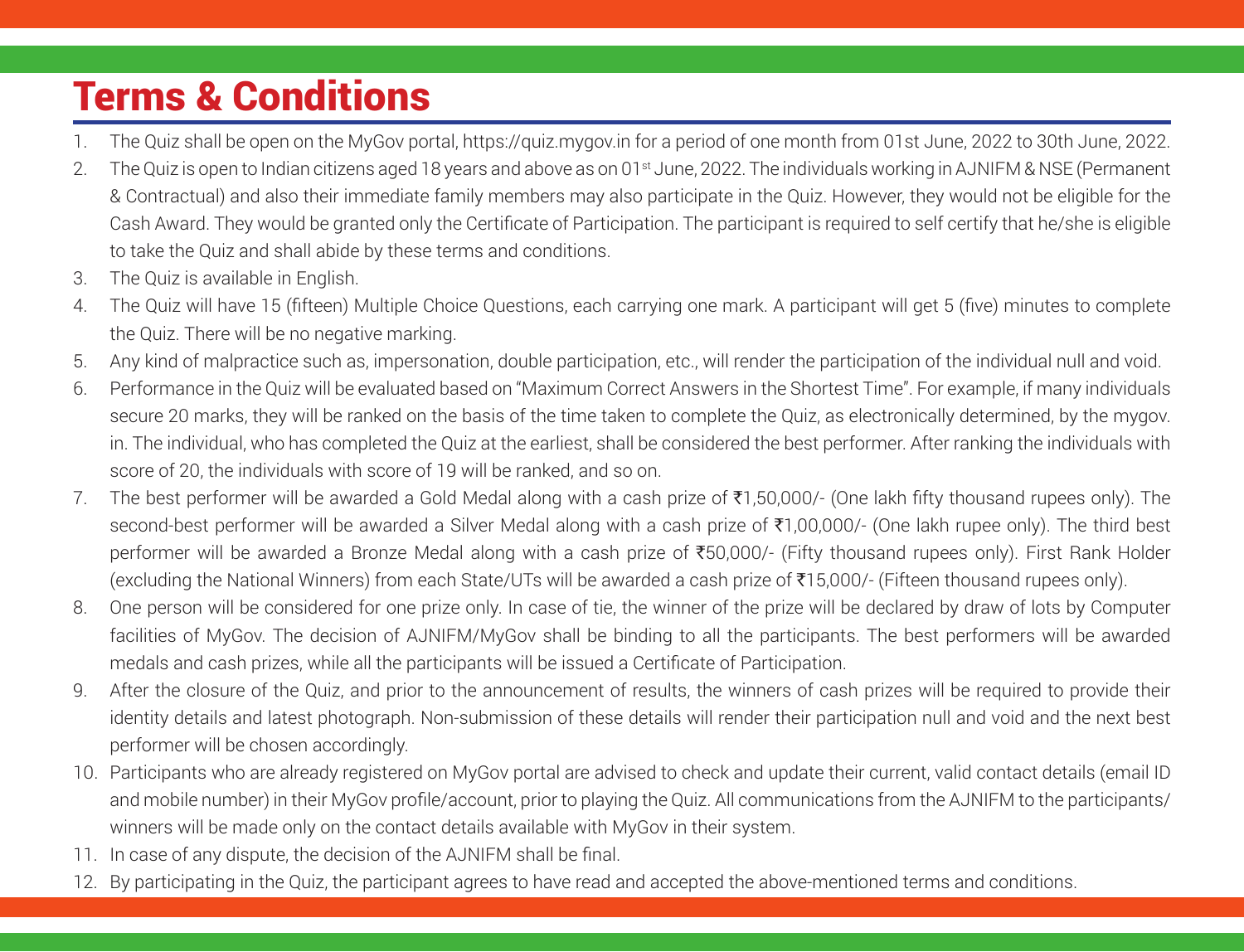## **Syllabus**

### **Financial /Economic reforms in last 75 years**

- Industrial policy 1948-1991
- New Economic Policy 1991
- $\blacksquare$  Reforms in various sectors such as Banking sector, Capital Market, Insurance, Pension etc. since independence
- Tax reforms such as income Tax reforms/GST
- Other Regulatory Reforms such as Companies Act 2013, IBC etc.

#### 2 Macro-Economic Development

- Concepts of GDP/National income etc.
- **Inflation(CPI/WPI)**
- Economic Theories (such as Purchasing Power Parity/ Interest Rate parity/Fisher Effect etc.)
- Foreign Exchange Management

#### 3 Key committees and reports

- Finance Commission and its role
- Key committees related to Banking sector and other financial sectors such as tax, insurance, pension etc.

#### 4 Government welfare Schemes

Government Welfare Schemes (such as National Pension Scheme, Pradhan Mantri Jan-Dhan Yojana, Pradhan Mantri Jeevan Jyoti Bhima Yojana, Pradhan Mantri MUDRA Yojana, national saving schemes, Direct Benefit Transfer (DBT), Kisan Credit Scheme Stand up India etc.)

#### 5 Government Policies

Government Policies (such as Fiscal Policy/ Government Budget, Monetary Policy)

#### 6 Financial Regulators and Institutions

- Financial Regulators (such as RBI, SEBI, IRDAI, PFRDA etc.)
- **Financial institutions/Organisations (such** as Commercial Banks/cooperative banks/ Payment bank/Small Finance bank, Development Institutions, NBFC, Insurance Companies etc.)

#### 7 Financial Instruments

- Money market instruments(such as T-bill/ CP/CD)
- Capital market instruments (such as equity, bonds, Mutual Funds, Commodity, Currency etc.)
- Other financial instruments such as PF

#### 8 Financial Markets

- **Primary Market ( such as IPO/Private** Placement/QIP)
- Secondary Market (such as Stock Exchanges,other Market Infrastructure Institutions, Merchant bankers, Underwriters etc.)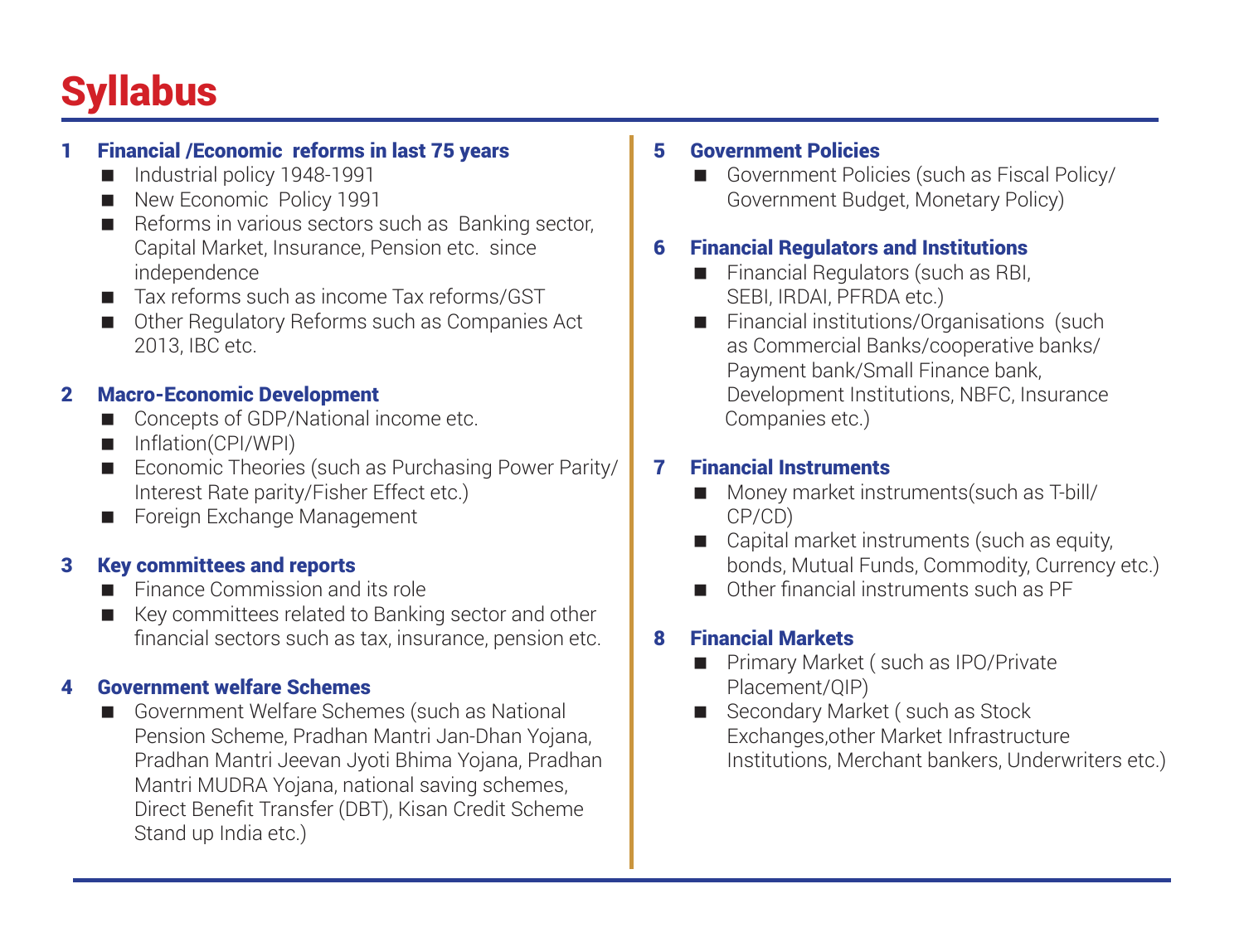### References: Website

| SN             | <b>Name</b>                                                           | <b>Website Link</b>                                            | SN  | <b>Name</b>                                                          | <b>Website Link</b>                   |
|----------------|-----------------------------------------------------------------------|----------------------------------------------------------------|-----|----------------------------------------------------------------------|---------------------------------------|
| $\mathbb{1}$ . | Department of Economics Affairs                                       | https://dea.gov.in/                                            | 15. | Ministry of External Affairs                                         | https://www.mea.gov.in/               |
| $\overline{2}$ | (DEA)<br>Department of Expenditure (DOE)                              | https://doe.gov.in/                                            | 16. | Insolvency and Bankruptcy Board<br>of India (IBBI)                   | https://ibbi.gov.in/                  |
| 3.             | Department of Revenue (DOR)                                           | https://dor.gov.in/about-us                                    | 17. | International Financial Service<br>centres Authority (IFSCA)         | https://www.ifsca.gov.in/             |
| 4.             | Department of Investment<br>and Public Asset Management               | https://dipam.gov.in/                                          | 18. | <b>Investor Education &amp; Protection</b><br>Fund Authority (IEPFA) | http://www.iepf.gov.in/               |
| 5.             | (DIPAM)<br>Department of Financial services                           | https://financialservices.gov.                                 | 19. | National Portal of India                                             | https://www.india.gov.in/             |
| 6.             | (DFS)<br>Department of Public Enterprises                             | in/<br>https://dpe.gov.in/about-us/                            | 20. | <b>UMANG- A Government Portal</b>                                    | https://web.umang.gov.in/<br>landing/ |
| 7.             | (DPE)<br>Securities & Exchange Board of                               | about-department<br>https://www.sebi.gov.in/                   | 21. | National Centre For Financial<br>Education (NCFE)                    | https://www.ncfe.org.in/              |
|                | India(SEBI)                                                           |                                                                | 22. | National Stock Exchange(NSE)                                         | https://www.nseindia.com/             |
| 8.             | Reserve Bank of India (RBI)                                           | https://rbi.org.in/                                            | 23. | Bombay Stock Exchange(BSE)                                           | https://www.bseindia.com/             |
| 9              | Insurance Regulatory and<br>Development Authority of India<br>(IPDAI) | https://www.irdai.gov.in/                                      | 24. | Metropolitan Stock Exchange<br>(MSE)                                 | https://www.msei.in/                  |
| 10.            | Pension Fund Regulatory and<br>Development Authority (PFRDA)          | https://www.pfrda.org.in/                                      | 25. | National Securities Depositories<br>Ltd (NSDL)                       | https://www.nsdl.co.in/               |
| 11.            | National Pension System Trust                                         | https://enps.nsdl.com/eNPS/<br>NationalPensionSystem.html      | 26. | Central Depository Services Ltd<br>(CDSL)                            | https://www.cdslindia.com/            |
| 12.            | Ministry of Corporate Affairs<br>(MCA)                                | https://www.mca.gov.in/<br>content/mca/global/en/home.<br>html | 27. | National Securities Clearing<br>Corporation Ltd. (NSCCL)             | http://www.nscclindia.com/            |
|                |                                                                       |                                                                | 28. | Indian Clearing Corporation Ltd.<br>(ICCL)                           | http://www.icclindia.com/             |
| 13.            | Ministry of Commerce & Industry                                       | https://commerce.gov.in/                                       |     |                                                                      |                                       |
| 14.            | Ministry of Statistics and<br>Programme Implementation                | http://mospi.gov.in/                                           | 29. | Metropolitan Clearing Corporation<br>of India Ltd.                   | https://mclear.in/                    |
|                |                                                                       |                                                                | 30. | State Bank of India (SBI)                                            | https://sbi.co.in/                    |